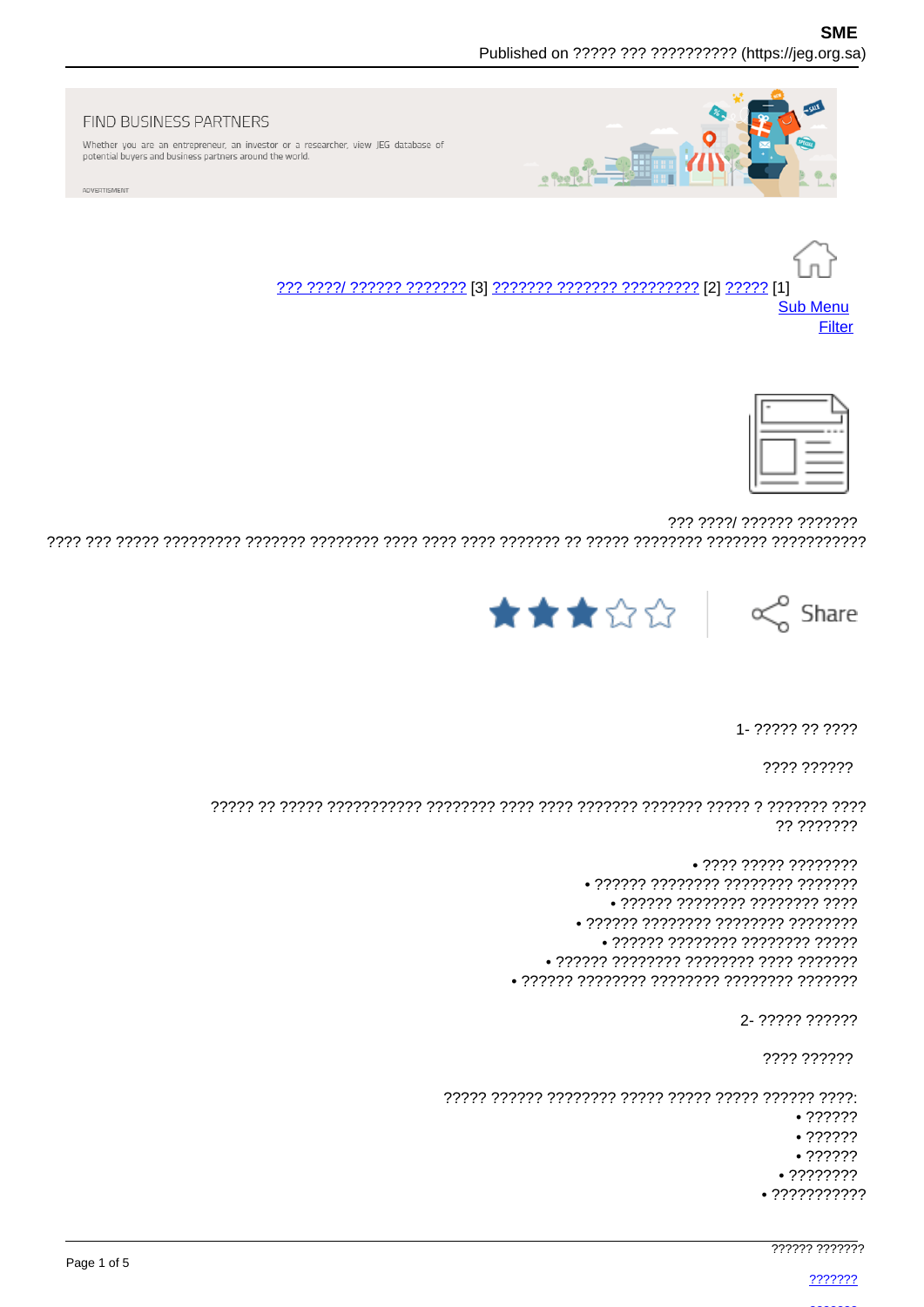## **SMF**

Published on ????? ??? ?????????? (https://jeg.org.sa)

```
7777 777777
```
3- ????? ??????

```
\bullet ??? ???? ???????? ????????
• 2222 222222 22222 2222 222222
    \bullet ???????? ???????? ??????
```

```
4- ??????? ???????
```

```
\bullet ??????? ????? ???????
                          • 77777 7777777\bullet ??????? ?????? ??? ??????? (?????????)
```
?? ???????

```
• ????? ??????? ??????? ????????
       • ??????? ?????? ??????? ?????? ???????
                         • ????? ????? ??????? ???????
                   \bullet ????? ??????? ????????
             • ?????? ?????? ???????? ???????
```

```
5- ????? ???????
```

```
???? ??????
```

```
\bullet ????? ??????? ????????:
              \bullet ???????: (????? ????? ??????)
```
?? ???????

```
• ???? ?????? ????????? ??????????
                  • ????? ????????? ???? ????? ??????? ??? ???
                    • ???? ?????? ????? ?????? ???????? (????? )
                                               .77777777777.277777777777777777799• ? ? ? ? ? ? ? ? ? ? ?• 777 77777776- ??? ?????
                                              (?????????????)???? ??????
                     • ????? ??? ????? ???????????? ?????? ???:
                          \bullet ????? ???????? ???????? (??? ????)
                              • ????? ????? ??????? (??? ????)
                        • ??? ????? ???? (SMART) (???? ?????).
                                          \bullet ????? ??? ???????.
                           • ????? ??????? ??????? ?????????.
```

```
\bullet ????? ??????? ???????.
```

```
777777 777777
```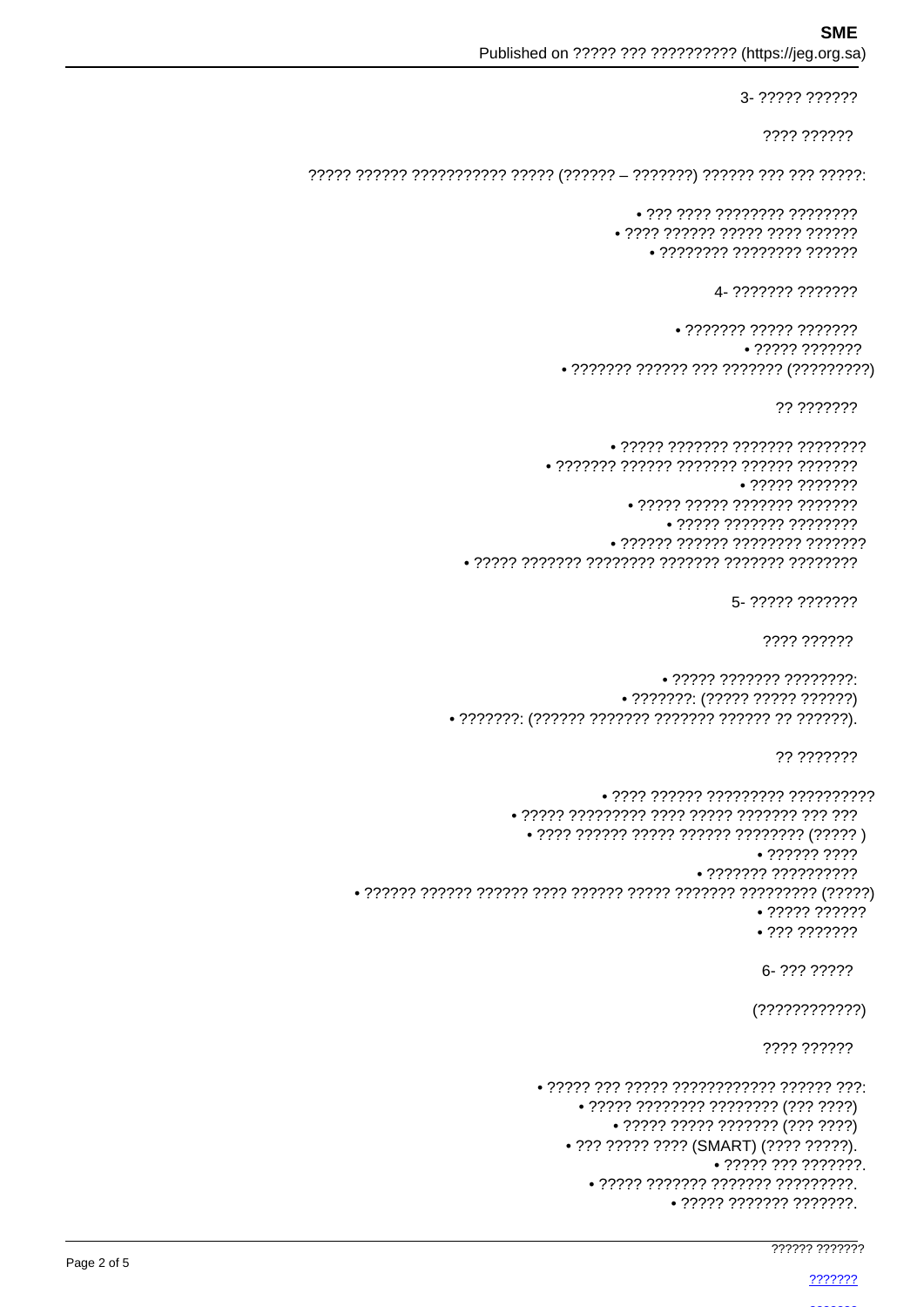## **SME**

Published on ????? ??? ?????????? (https://jeg.org.sa)

7- ??????? ?????????

???? ??????

????? ??????? ?????? ???????

 $\bullet$  ???? ??????? ???????. • ???????? ???????? ??????? ???????

?????

????? ?? ???? ?????

??? ?????

?????????

2222 C2C (22222)

??????? ??????? ?????????

???????

???? ??????? (????? )

????? ???????

???????

<u> ???? ????? ????????? ??????</u>?

???????? ?????????

????????? (?????)

????? ????????

?????? ????????

????????

<u>???? ???? ??? (????? )</u>

?????? ???????

???? ???????

?????

????? ?????? ????? ????? ????

????? ???? ???????

<u> ????? ?????? ?????? ????????</u>

777777 7777777

2222222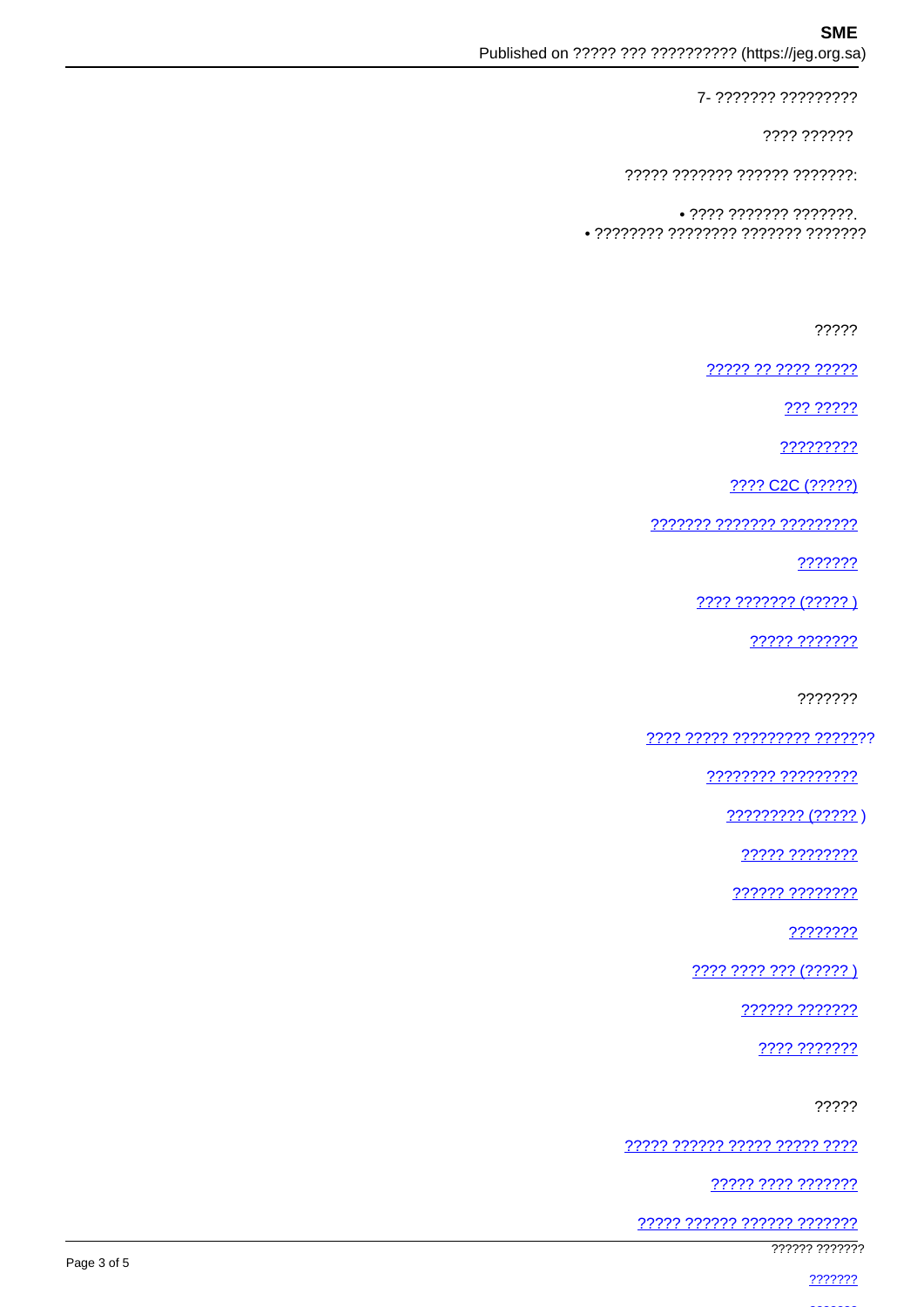????? ????????? ????????

<u> ????? ????? ????????</u>

22222 222222222 2222222

<u> ????? ???????? ????????</u>

?????

???? ?????

???? ???

?????

<u>??????? ??????????</u>?

77777777 7777777777

?????? ???????

????? ????????

?????? ????????

22222 22222

????? ???????

?????? ?????????

??????

English

???????

?? ???????

22.222

???????

???????

22222 22222222

?????? ????????

???? ?????????

|             | ?????? ???????              |
|-------------|-----------------------------|
| Page 4 of 5 |                             |
|             | <u>_ ഹാറാറാ</u><br><u>.</u> |
|             |                             |